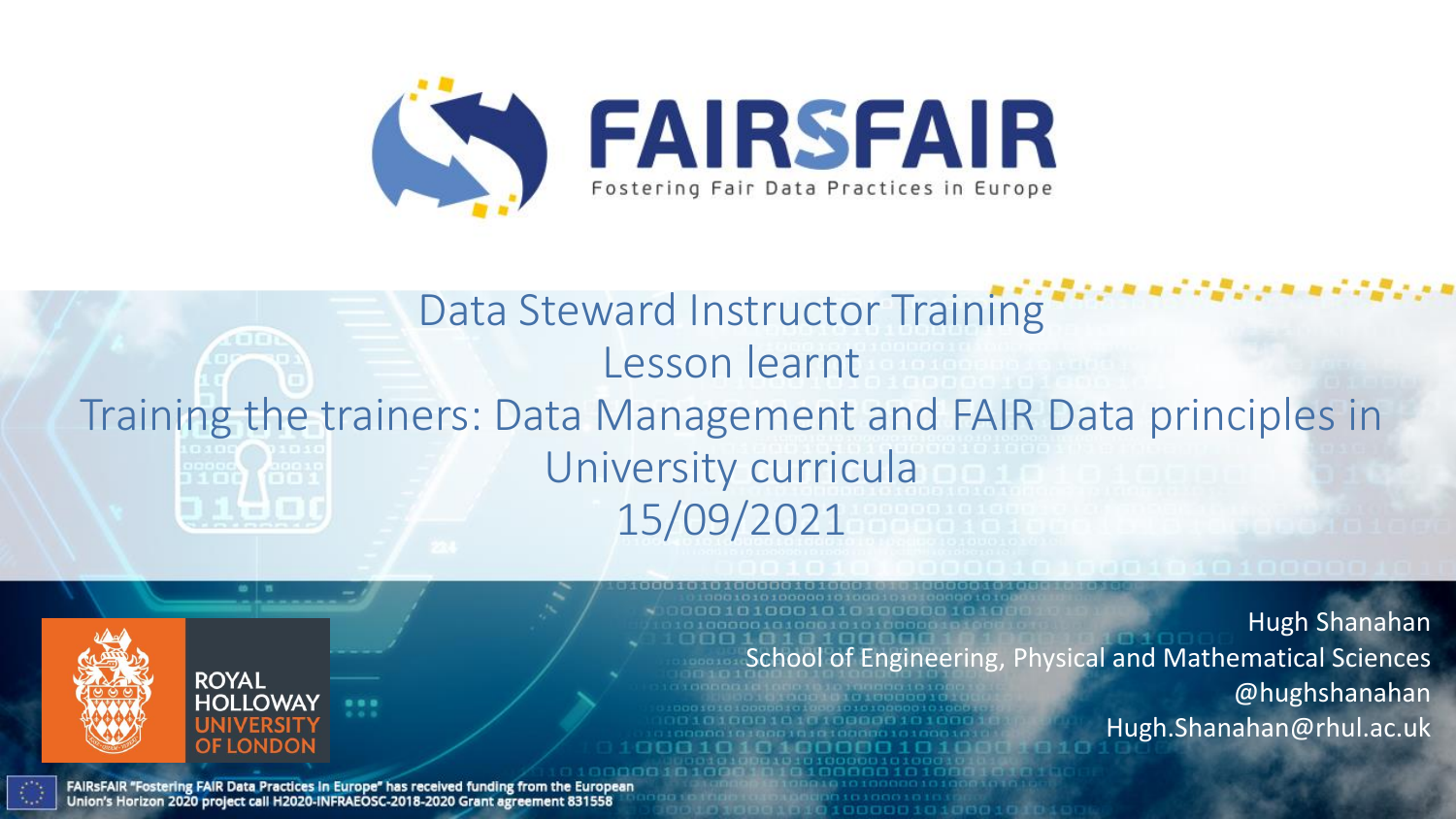

## Original vision

Run Data Steward Instructor training in parallel with CODATA-RDA school

#### Data Stewards and ECRs work together, learn together and understand their roles

*But this was flawed.*

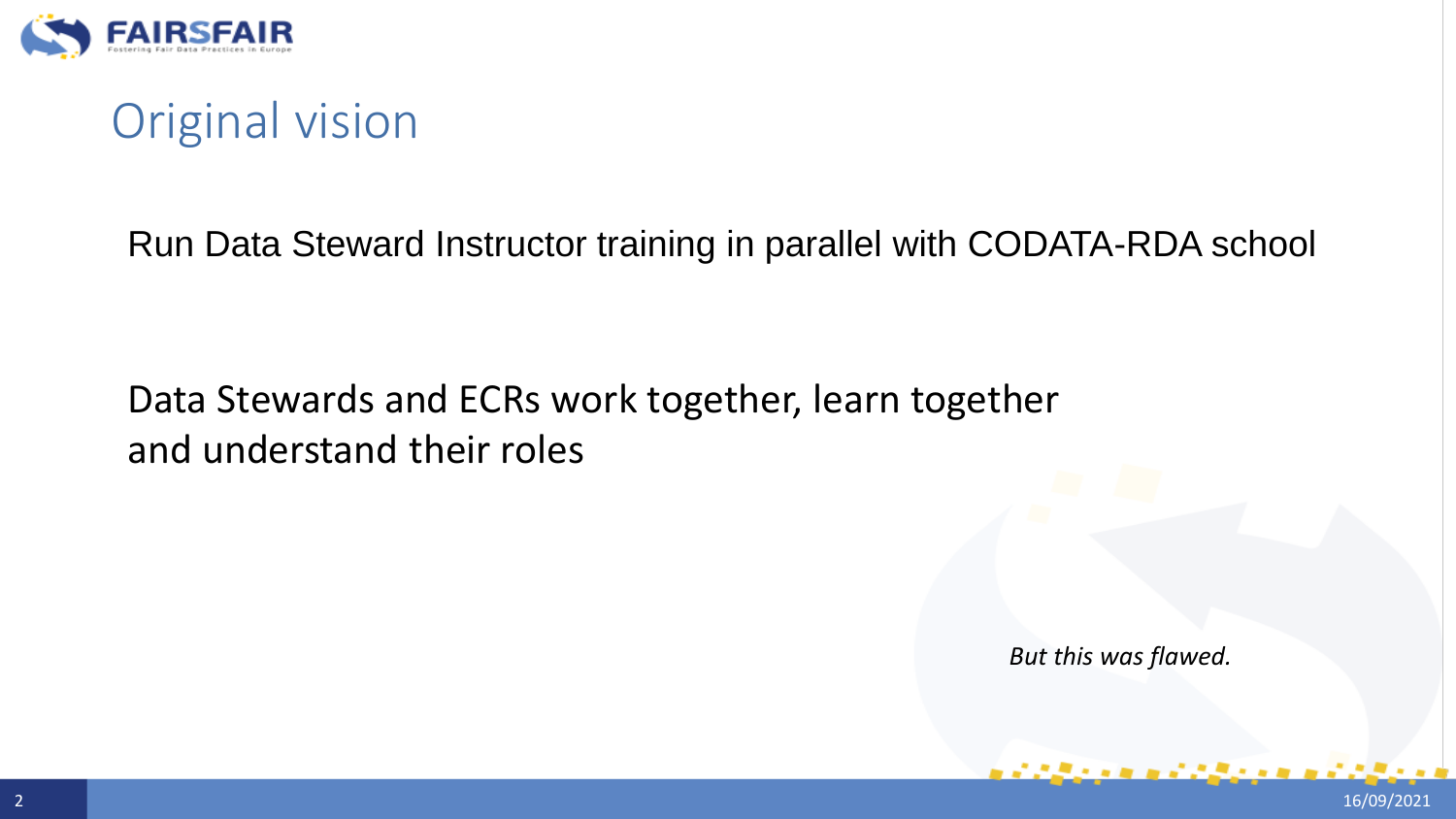

What was wrong?

Covid – but more than that!

Data Stewards can't spend two weeks at one school

Discussions with different regional groupings

North of England (University of Manchester/Leeds) Belgium (Ghent University) Ireland (NORF) Poland (Gdańsk University of Technology)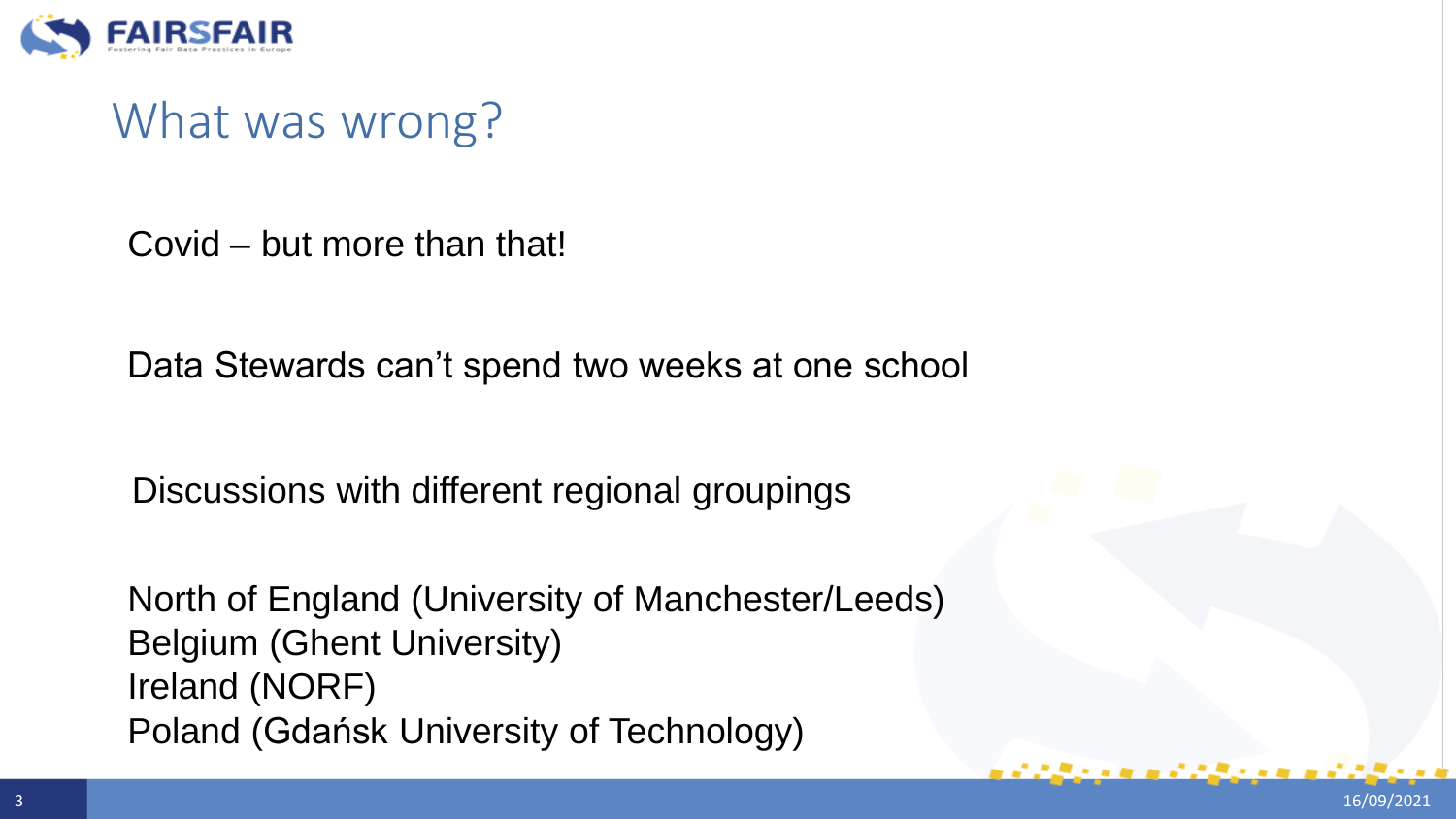

# Findings **Data Stewards are new to their role**

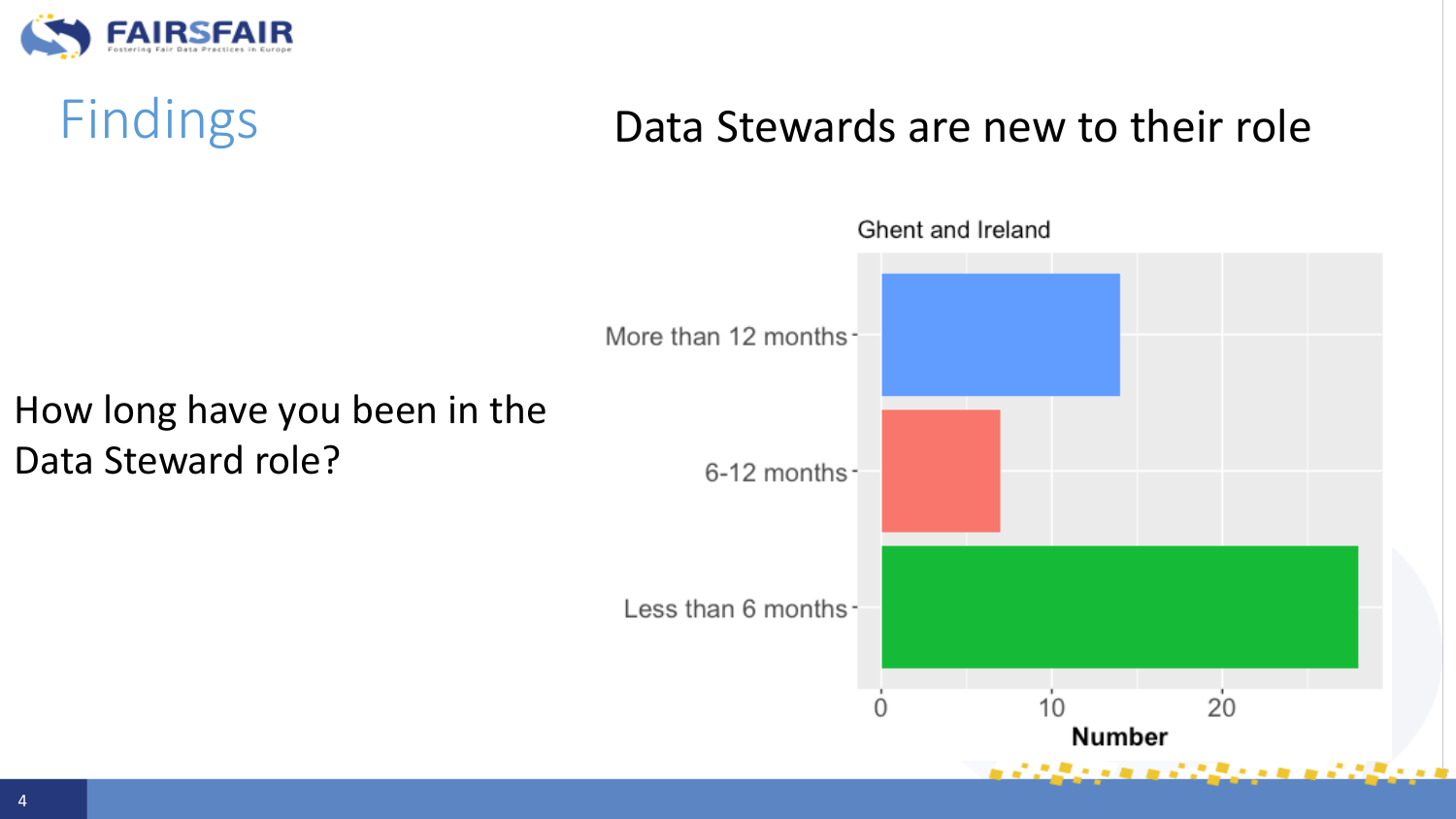

# Findings Data Stewards are isolated in their institutions

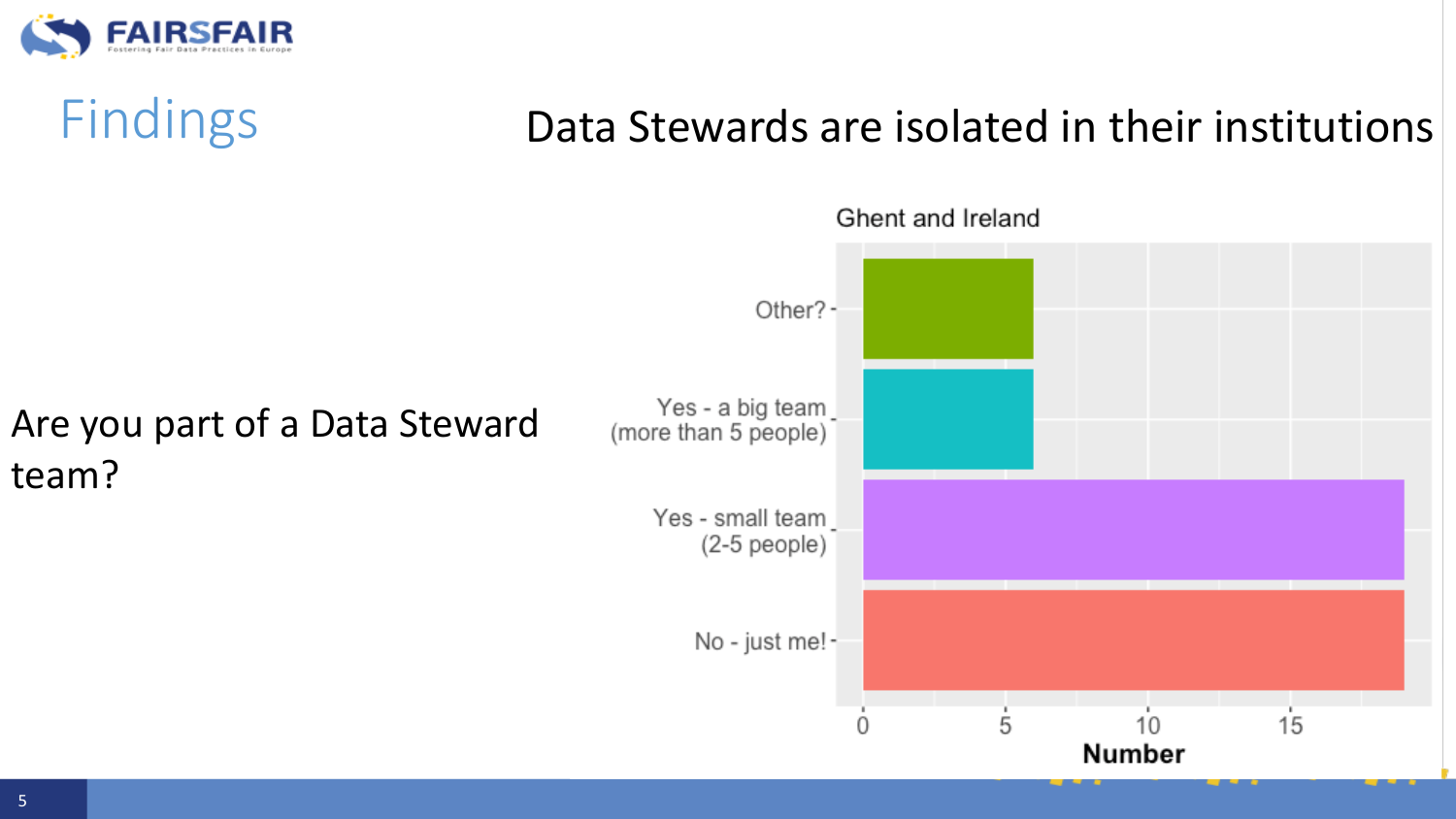

# Other findings

- Many people are doing Data Stewardship but with a different title
- Clear demand for practical advice, e.g. Data Management Plans
- Role requires significant amounts of training/communication
- Interest in Ontologies but requires a much bigger amount of training necessary
- Different regions have different levels of contact with community.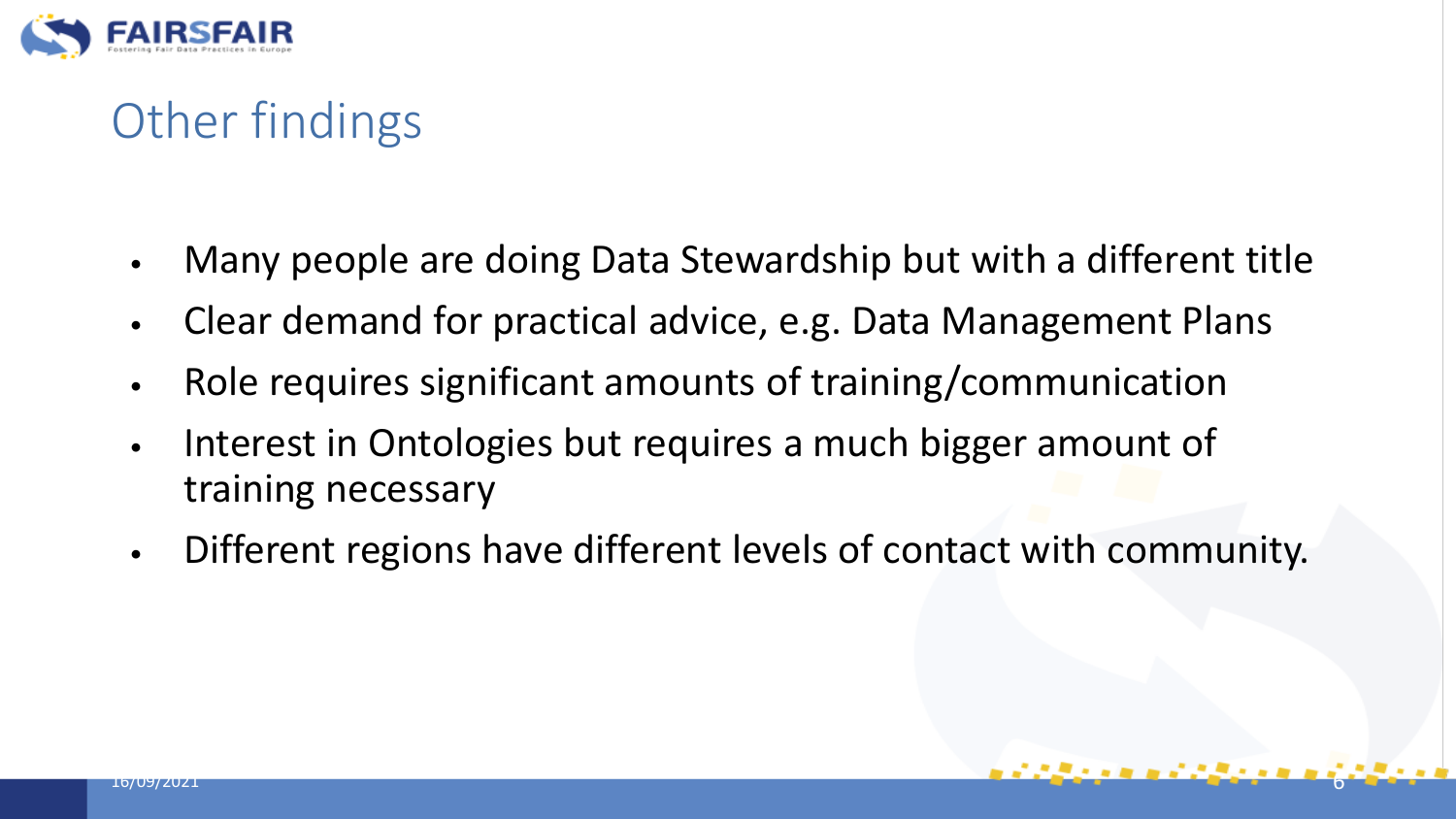

# Training – final iteration (partnering with EOSC Synergy and EOSC Pillar)

- Three half days  $-$  online example [here](https://fairdataforum.org/t/programme-of-events/443)
- Day 1, introduction to data stewardships, FAIRaware, pedagogy and EOSC pillar training catalogue

7

- Day 2, Open and Responsible Research, DMPs, Panel from other regions
- Day 3, RISE tool and RDM service model, group discussion on shared goals.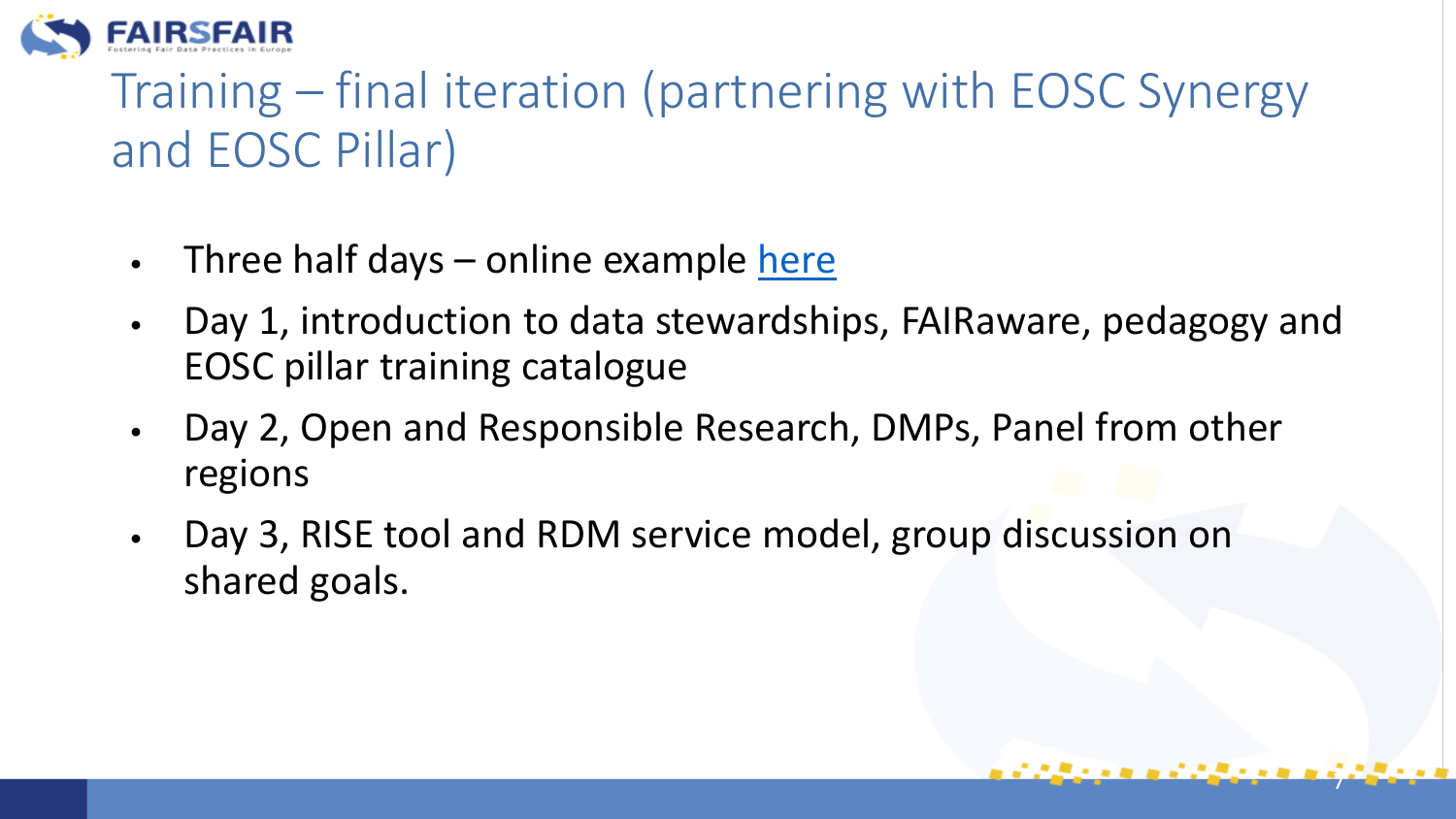

# Workshop make-up

- Around 30 attendees
- From multiple institutions in one region/country
- Strong emphasis on team work
- Encourage members to get to know each other

8

• Build communities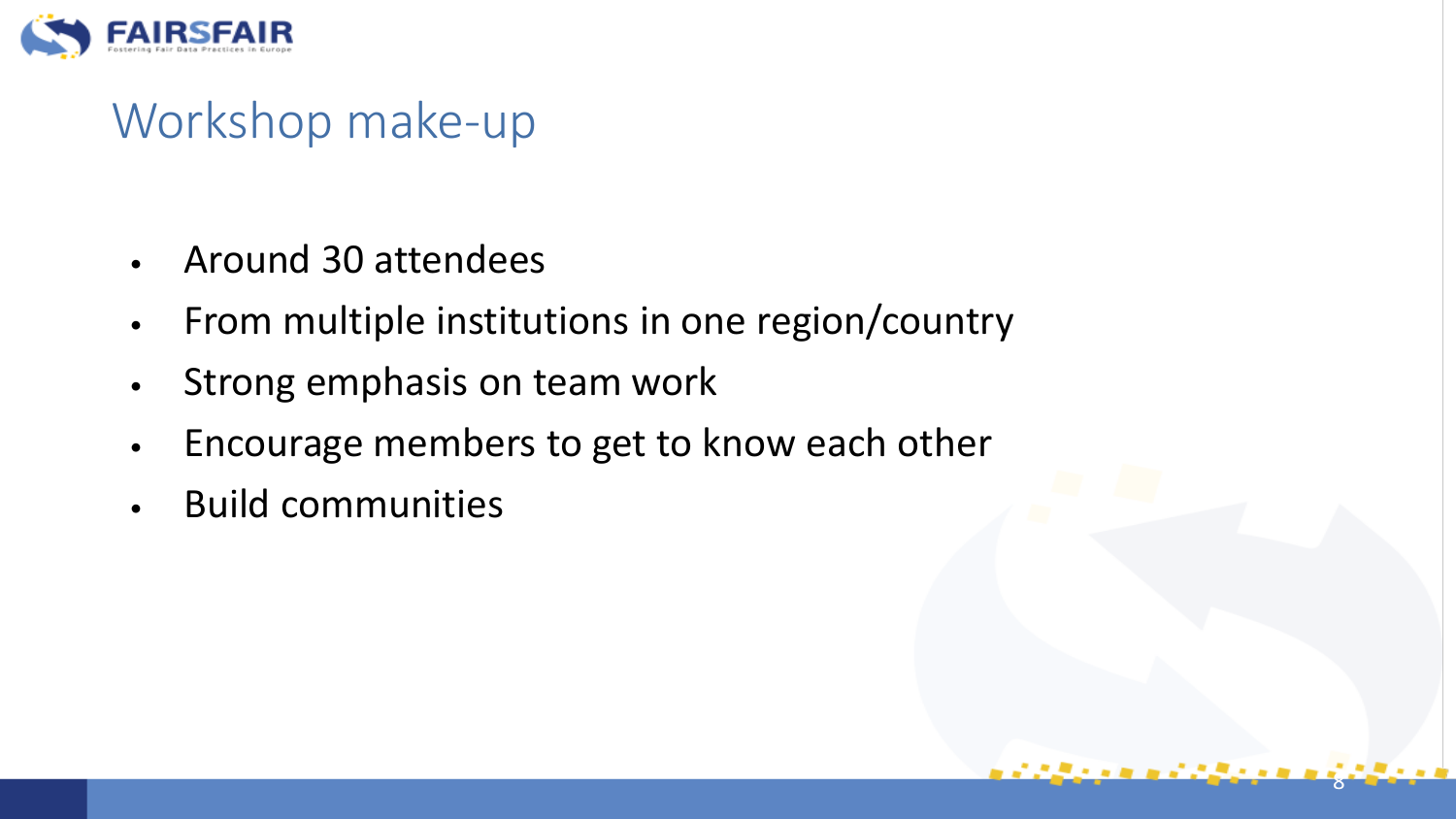

## Lessons learnt

#### • **Focus on community building**

- people need to know that there are others in the same situation down the road from them
- **Focus on "all the data stewardship they can use"**
- More advanced topics (e.g. ontologies) can come later
- **Remind them of pedagogy**
- In the rush to communicate they need to step back and think about design

9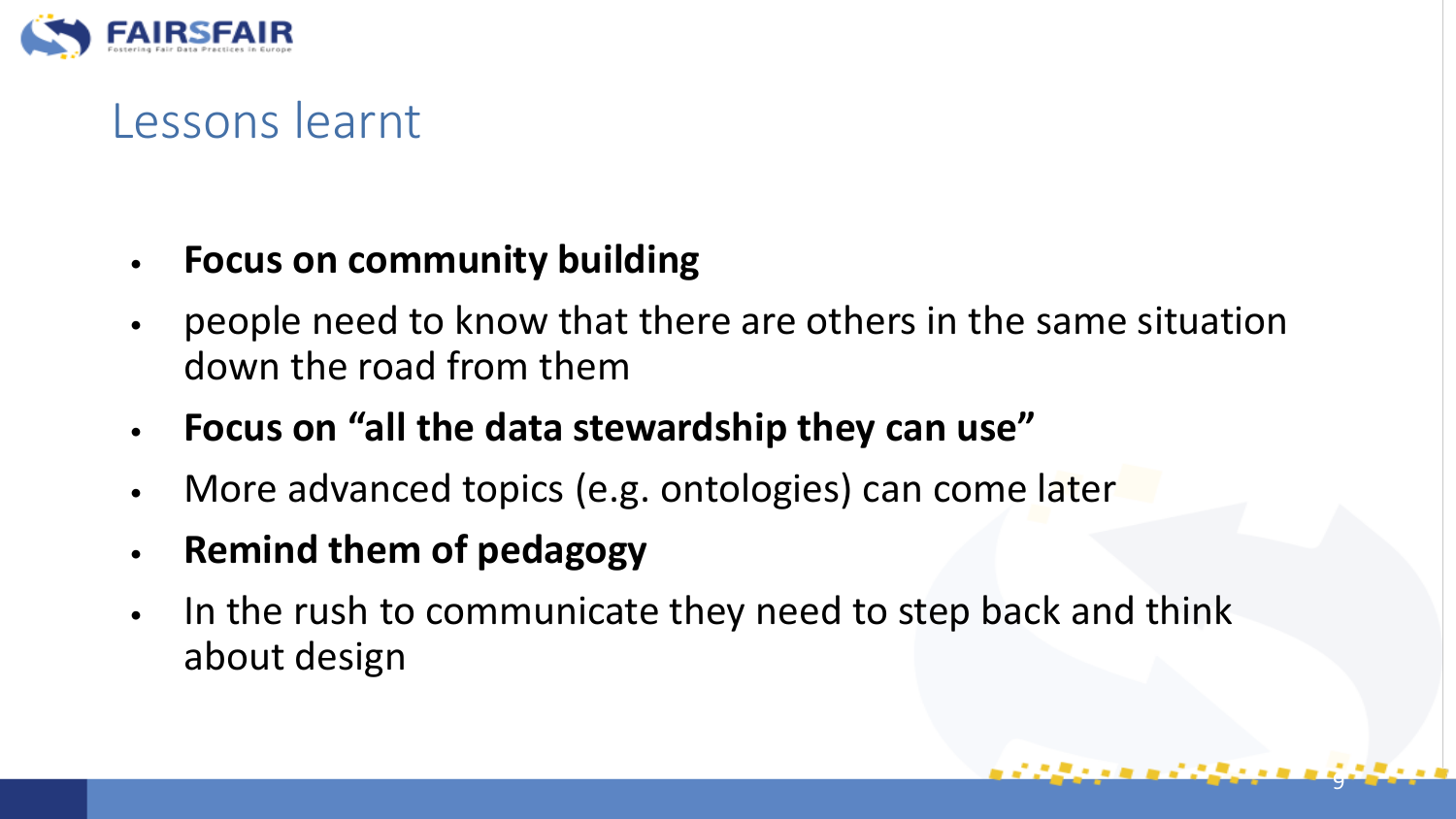

### Two more training sessions

- Open to all (up to 40 participants per session)
- Week of Nov 29<sup>th</sup>
- Week of Dec 6<sup>th</sup>
- Call web location
- https://fairsfair.eu/events/fairsfair-eosc-synergy-data-stewardinstructor-training-workshops